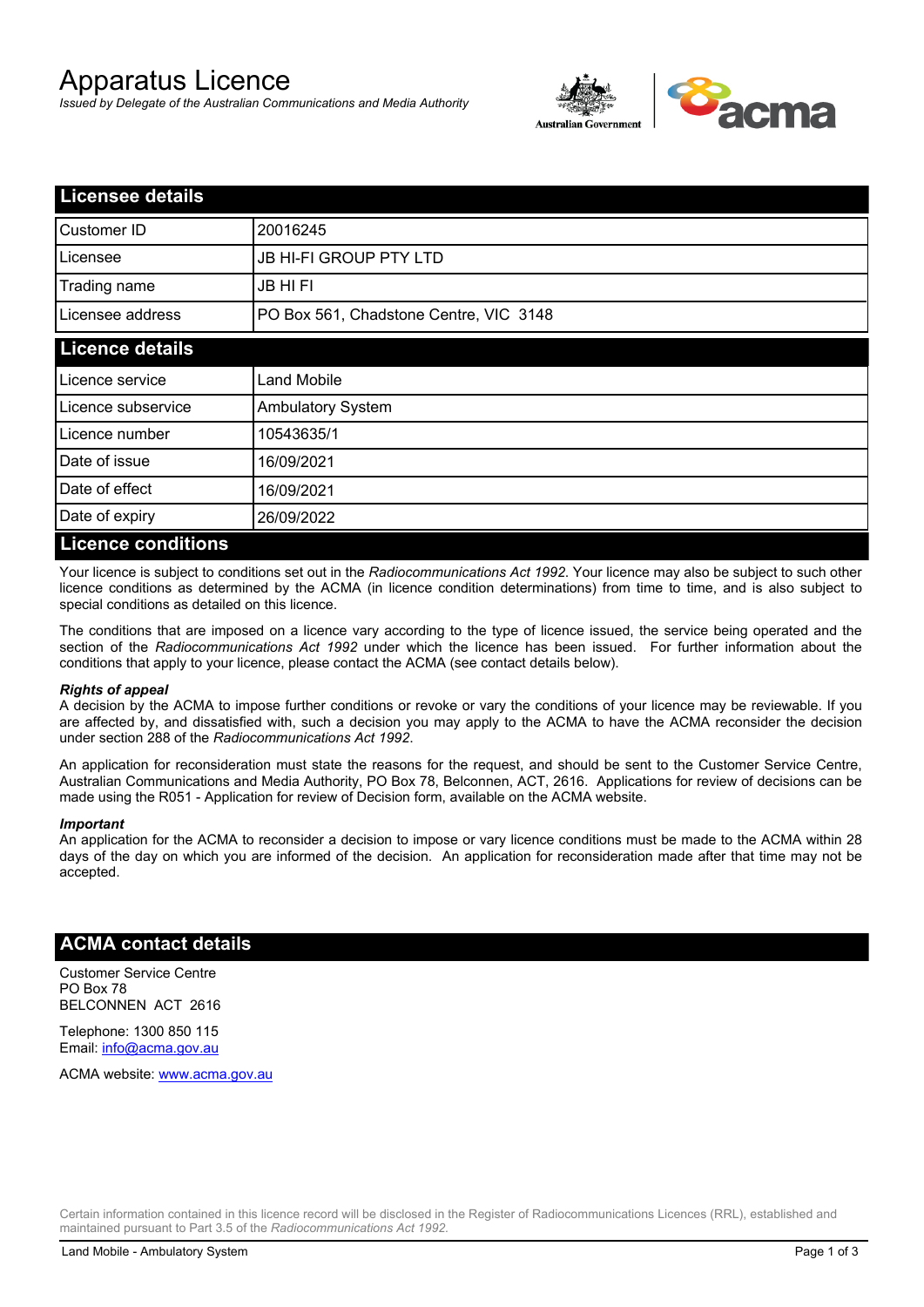# **Advisory Notes applying to licence no.: 10543635/1**

Conditions applicable to the operation of Ambulatory System station(s) authorised under this licence can be found in the Radiocommunications Licence Conditions (Apparatus Licence) Determination and the Radiocommunications Licence Conditions (Land Mobile Licence) Determination. Copies of these determinations are available from the ACMA and from the ACMA home page (www.acma.gov.au).